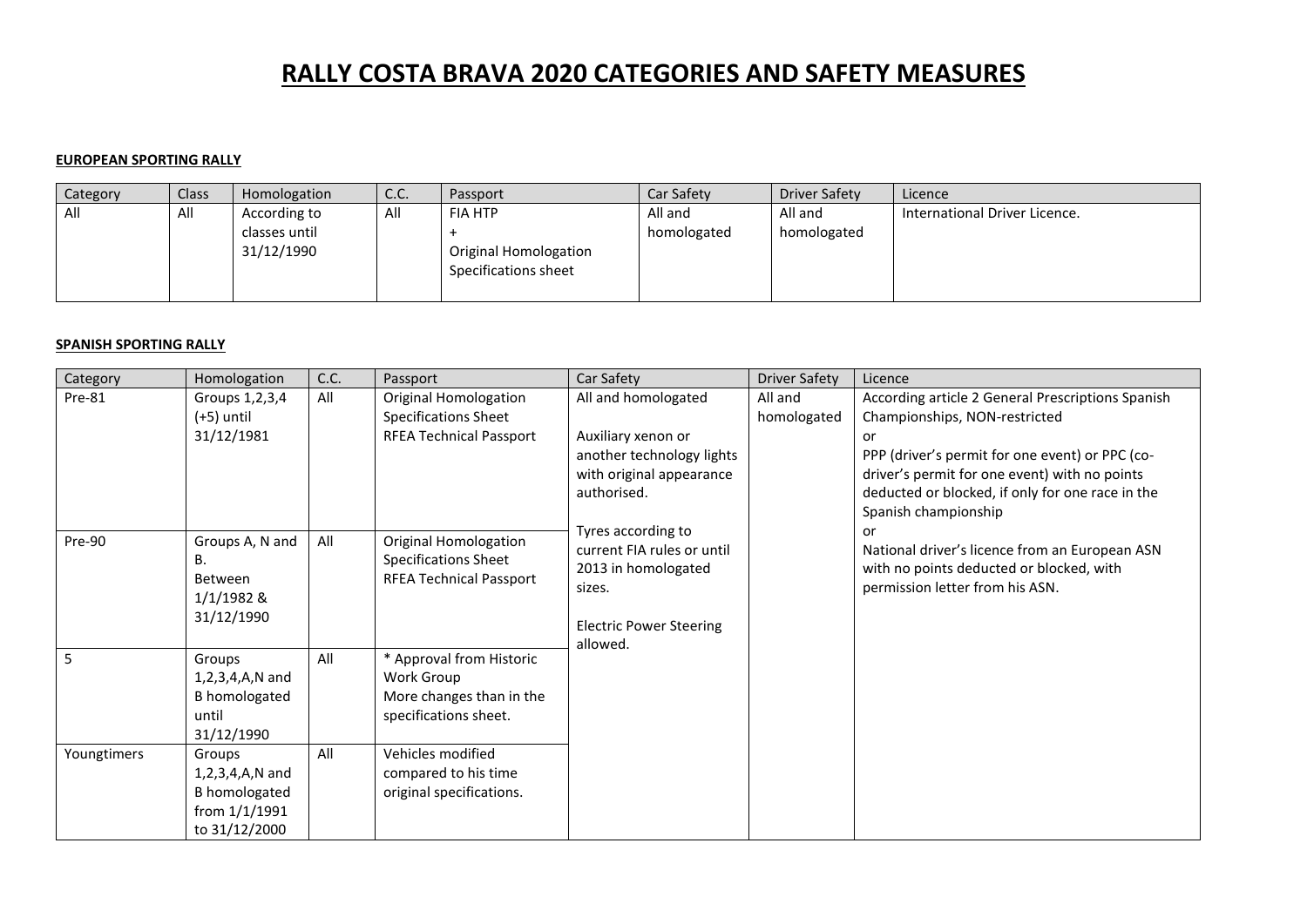## **SPANISH REGULARITY RALLY**

| Category         | Homologation        | C.C. | Passport                 | Car Safety                      | <b>Driver Safety</b>  | Licence                                 |
|------------------|---------------------|------|--------------------------|---------------------------------|-----------------------|-----------------------------------------|
| Sport regularity | Production cars     | All. | HRPC (FIA) or PCR        | - 2 kg extinguisher             | FIA helmet            | According article 2 General             |
| (Higher average  | until 31.12.1957.   |      | (RFEdA).                 | - Annex K rollbars              | Technical List no. 25 | Prescriptions Spanish Championships,    |
| speed)           |                     |      |                          | - Homologated bucket seats.     |                       | NON-restricted.                         |
|                  | Groups 1, 2, 3, 4.  |      | Regional passport        | (Officially accepted for 5 more |                       | Or                                      |
|                  | $(+5^*)$ , A, N & B |      | accepted if approved     | years after expiration.)        |                       | <b>Restricted Licence</b>               |
|                  | Until 31/12/1990    |      | by the Work Group.       | - FIA harness currently in      |                       | PR (Driver Restricted) or COR (Co-      |
|                  |                     |      |                          | force.                          |                       | driver's Restricted)                    |
|                  | 1 single            |      | Other ASN passports      |                                 |                       | or                                      |
|                  | measuring device    |      | accepted.                | Bucket seats, harnesses and     |                       | PPP (driver's permit for one event) or  |
|                  | connected.          |      |                          | rollbars not compulsory in      |                       | PPC (co-driver's permit for one event)  |
|                  |                     |      | Only if participating in | groups 1, 3 & N.                |                       | with no points deducted or blocked, if  |
|                  |                     |      | a single championship    |                                 |                       | only for one race in the Spanish        |
|                  |                     |      | rally, a PCR passport    | - Auxiliary xenon or another    |                       | championship.                           |
|                  |                     |      | will be issued in situ.  | technology lights with original |                       |                                         |
|                  |                     |      |                          | appearance authorised.          |                       | National driver's licence from an       |
|                  |                     |      |                          |                                 |                       | European ASN with no points deducted    |
|                  |                     |      |                          | - Tyres according to current    |                       | or blocked, with permission letter from |
|                  |                     |      |                          | FIA regulations or until 2013.  |                       | his ASN                                 |
|                  |                     |      |                          |                                 |                       |                                         |
|                  |                     |      |                          | - 2 utility knives.             |                       |                                         |
|                  |                     |      |                          |                                 |                       |                                         |
|                  |                     |      |                          | - Catch oil tank.               |                       |                                         |
|                  |                     |      |                          |                                 |                       |                                         |
| Regularity       |                     |      |                          | - 2 kg extinguisher             |                       |                                         |
| (Max 60 km/h)    |                     |      |                          |                                 |                       |                                         |
|                  |                     |      |                          | - Auxiliary xenon or another    |                       |                                         |
|                  |                     |      |                          | technology lights with original |                       |                                         |
|                  |                     |      |                          | appearance authorised.          |                       |                                         |
|                  |                     |      |                          |                                 |                       |                                         |
|                  |                     |      |                          | - Tyres according to current    |                       |                                         |
|                  |                     |      |                          | FIA regulations or until 2013.  |                       |                                         |
|                  |                     |      |                          |                                 |                       |                                         |
|                  |                     |      |                          | - 2 utility knives.             |                       |                                         |
|                  |                     |      |                          |                                 |                       |                                         |
|                  |                     |      |                          | - Catch oil tank.               |                       |                                         |
|                  |                     |      |                          |                                 |                       |                                         |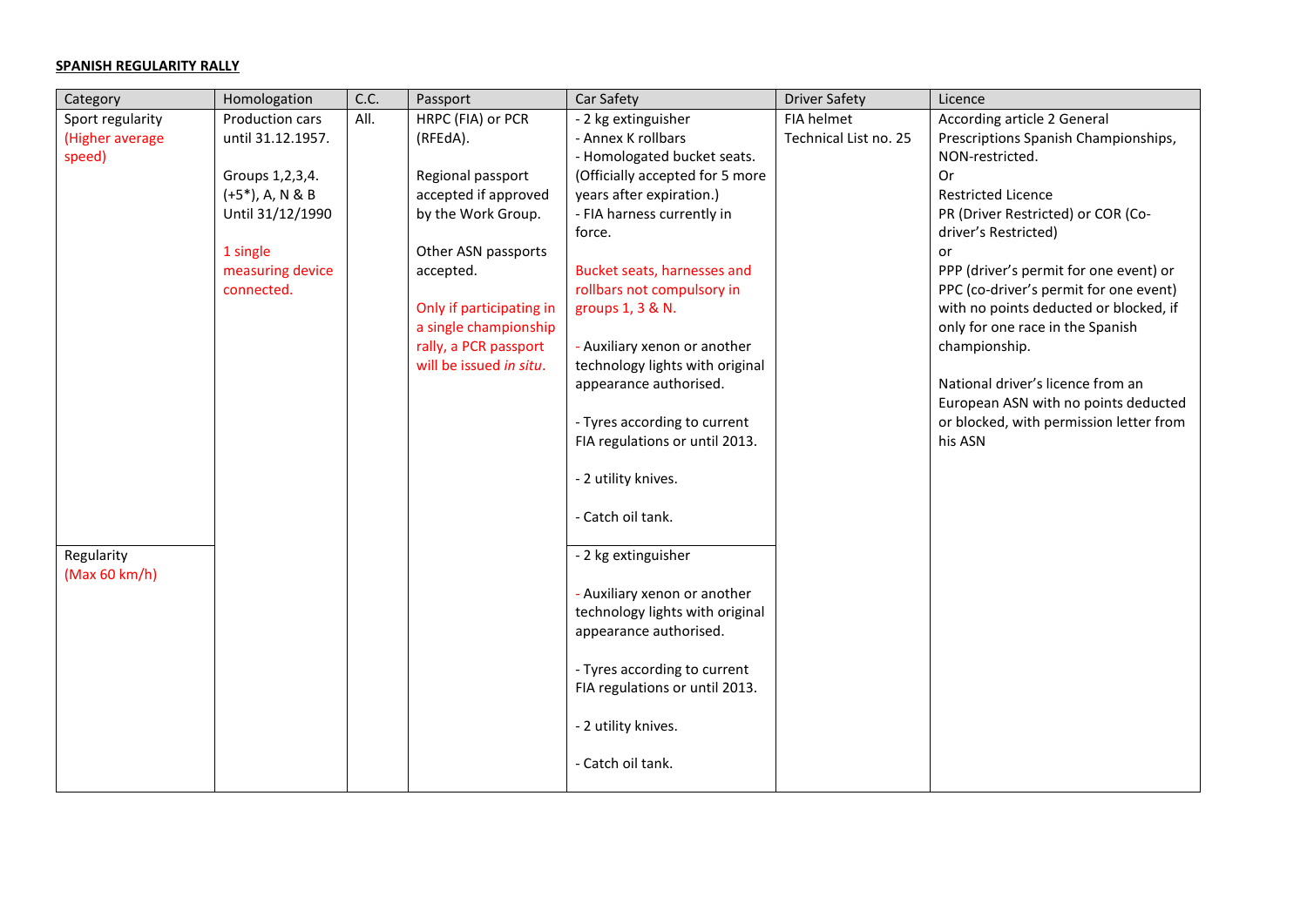## **CATALAN SPORTING RALLY**

| Group                           | Type           | Homologation                                                                                                                                                                                                                                                          | C.C. | Passport                                                                                           | Car Safety                                                                                                              | <b>Driver Safety</b>   | Licence                                                                                      |
|---------------------------------|----------------|-----------------------------------------------------------------------------------------------------------------------------------------------------------------------------------------------------------------------------------------------------------------------|------|----------------------------------------------------------------------------------------------------|-------------------------------------------------------------------------------------------------------------------------|------------------------|----------------------------------------------------------------------------------------------|
| Historic                        | H1             | Groups 4 and B. Group 5 with FCA<br>authorisation.<br>From 01.01.58 to 31.12.85                                                                                                                                                                                       | All  | <b>FIA</b><br>Homologation<br>Technical                                                            | - All and homologated<br>- Annex K rollbars from the<br>period.                                                         | All and<br>homologated | According article 2 General<br><b>Prescriptions Spanish</b><br>Championships, NON-restricted |
|                                 | H2             | Groups 2, 3 and A<br>From 01.01.58 to 31.12.85                                                                                                                                                                                                                        |      | Specification<br>Sheet.                                                                            | - Currently accepted FIA<br>seats or Annex K.                                                                           |                        | or<br>PPP (driver's permit for one event)                                                    |
|                                 | H3             | Group 1 and N<br>From 01.01.58 to 31.12.85                                                                                                                                                                                                                            |      | If the car has                                                                                     | - Electric Power Steering<br>allowed according FCA rules.                                                               |                        | or PPC (co-driver's permit for one<br>event)                                                 |
| Classics                        | C <sub>4</sub> | Groups 4 and B. Group 5 with FCA<br>authorisation.<br>From 01.01.86 to 31.12.93                                                                                                                                                                                       |      | already PTVC<br>(FCA or RFEA) it<br>can have the                                                   | - FIA tyres according original<br>sizes.<br>- Side and rear windscreens                                                 |                        | or<br>National driver's licence from an<br>European ASN with no points                       |
|                                 | C <sub>5</sub> | Groups 2, 3 and A<br>From 01.01.86 to 31.12.93                                                                                                                                                                                                                        |      | modifications<br>included on it.                                                                   | in polycarbonate 5mm.<br>- Turbo restrictors 33 mm                                                                      |                        | deducted or blocked, with<br>permission letter from his ASN                                  |
|                                 | C6             | Group 1 and N<br>From 01.01.86 to 31.12.93                                                                                                                                                                                                                            |      |                                                                                                    | (Gr. N) or 34mm (Gr. A/B)                                                                                               |                        |                                                                                              |
| LEGEND<br><b>FCA</b>            | L8             | Recreation of cars homologated<br>between 01.01.86 and 31.12.93<br>This cars will not appear in the<br>Final Classification.                                                                                                                                          |      | Not, but it's<br>necessary the<br>previous FCA<br>approval.                                        | Bodywork, engine, gearbox<br>and diffs identical to the<br>original.<br>Identical livery.<br>Safety Annex J of his age. |                        |                                                                                              |
| <b>GROUPS</b><br>F2000<br>and L | F2000          | Cars that exceed the<br>characteristics of his FIA<br>homologation sheet, according<br>FCA Regulations.<br>Groups F2000, F+ and L built from<br>a bodyshell homologated between<br>01.01.58 and 31.12.93<br>This cars will not appear in the<br>Final Classification. |      | <b>FIA</b><br>Homologation<br>Technical<br>Specification<br>Sheet of the<br>original<br>bodyshell. | All and homologated                                                                                                     |                        |                                                                                              |
| <b>FIA FCA</b>                  | <b>FIA</b>     | Cars homologated between 1.1.58<br>and 31.12.90 with valid FIA HTP.                                                                                                                                                                                                   |      | Valid HTP                                                                                          | According HTP and Annex K                                                                                               |                        |                                                                                              |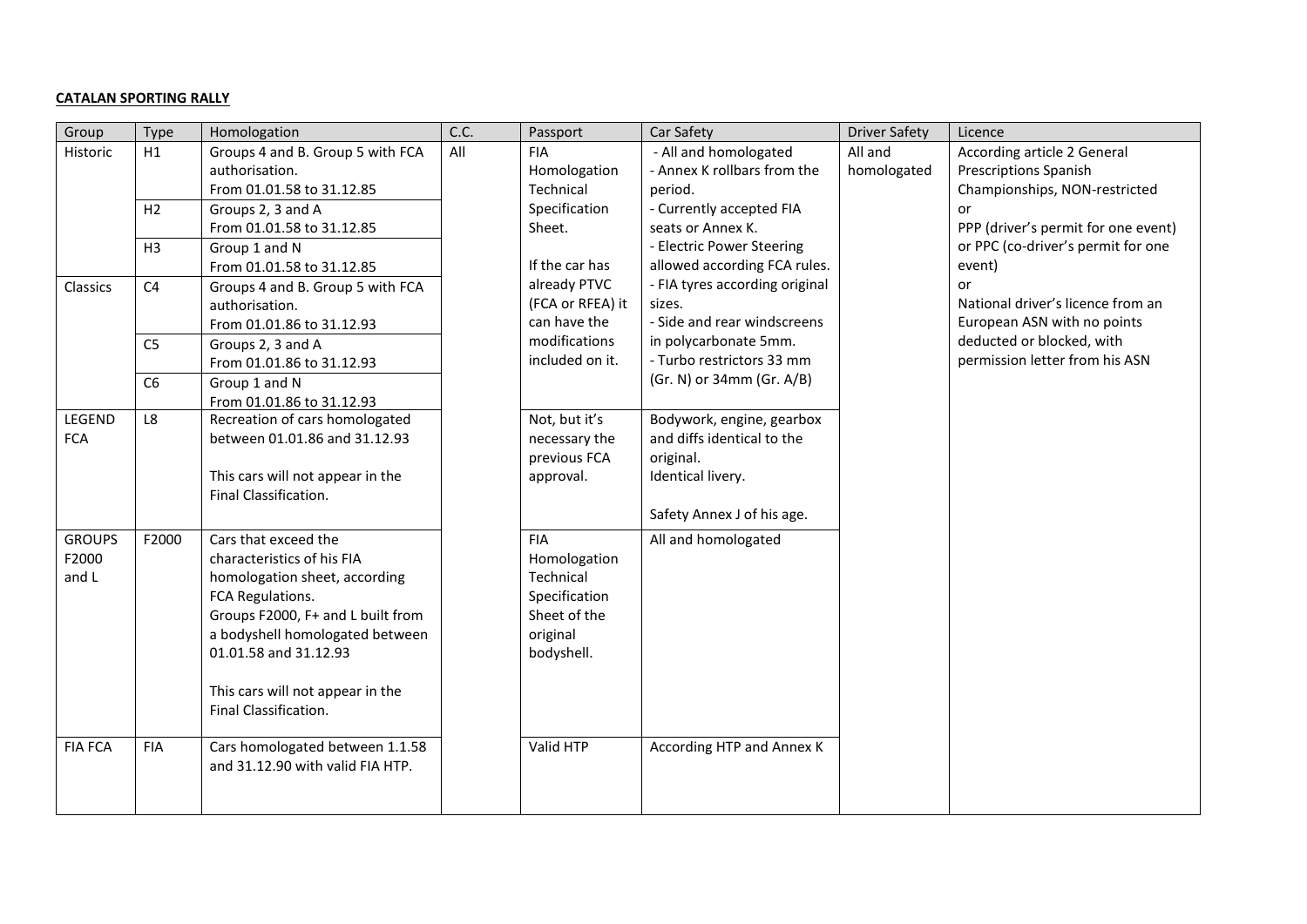# **REGULARITY SUPER SPORT Max 70/80 kmh and REGULARITY SPORT Max 55/60 kmh FCA**

| Group            | Class          | Homologation                                                                                                                                                                                                                                                              | C.C.                                   | Passaport                                                                                                                                              | Car Safety                                                                                             | <b>Driver Safety</b>                                                                                                                                                                                                                                        | Licence                                                                                                                                                                          |
|------------------|----------------|---------------------------------------------------------------------------------------------------------------------------------------------------------------------------------------------------------------------------------------------------------------------------|----------------------------------------|--------------------------------------------------------------------------------------------------------------------------------------------------------|--------------------------------------------------------------------------------------------------------|-------------------------------------------------------------------------------------------------------------------------------------------------------------------------------------------------------------------------------------------------------------|----------------------------------------------------------------------------------------------------------------------------------------------------------------------------------|
| <b>Historics</b> | H1             | Groups 4 and B. Group 5 with<br>FCA authorisation.<br>de 01.01.58 hasta 31.12.85                                                                                                                                                                                          | All                                    | <b>FIA</b><br>Homologation<br>Sheet                                                                                                                    | - 6 points FIA o Annex<br>K Rollcage<br>(Just reccomended in                                           | - FIA fireproof<br>overall. (FIA 1986<br>or Standard 8856-                                                                                                                                                                                                  | According article 2 General<br><b>Prescriptions Spanish</b><br>Championships, NON-                                                                                               |
|                  | H2             | Groups 2, 3 and A<br>from 01.01.58 to 31.12.85                                                                                                                                                                                                                            |                                        | <b>FCA Technical</b>                                                                                                                                   | RS)                                                                                                    | 2000)<br>(Just reccomended                                                                                                                                                                                                                                  | restricted.<br>or                                                                                                                                                                |
|                  | H3             | Group 1 and N<br>de 01.01.58 hasta 31.12.85                                                                                                                                                                                                                               |                                        | Passport (Or in<br>situ)                                                                                                                               | - FIA Seat belts<br>(expired + 5 years)                                                                | in RS)                                                                                                                                                                                                                                                      | <b>Restricted Licence</b><br>PR (Driver Restricted) or COR                                                                                                                       |
| Classics         | C <sub>4</sub> | Groups 4 and B. Group 5 with<br>FCA authorisation.<br>from 01.01.86 to 31.12.93                                                                                                                                                                                           |                                        |                                                                                                                                                        | (Just reccomended in<br>RS)                                                                            | - Fireproof gloves.<br>(FIA 1986 or<br>Standard 8856-                                                                                                                                                                                                       | (Co-driver's Restricted)<br>or<br>National driver's licence from                                                                                                                 |
|                  | C <sub>5</sub> | Groups 2, 3 and A<br>from 01.01.86 to 31.12.93                                                                                                                                                                                                                            |                                        |                                                                                                                                                        | - FIA bucket seats<br>8855-1999                                                                        | 2000)<br>(Just reccomended                                                                                                                                                                                                                                  | an European ASN with no<br>points deducted or blocked,                                                                                                                           |
|                  | C6             | Groups 1 and N<br>from 01.01.86 to 31.12.93                                                                                                                                                                                                                               |                                        |                                                                                                                                                        | (expired $+5$ years) (In<br>RS, Standard original<br>seats with headrest or                            | in RS and<br>codrivers)                                                                                                                                                                                                                                     | with permission letter from his<br><b>ASN</b><br>or                                                                                                                              |
| F2000 and        | F2000          | Cars that exceed the<br>characteristics of his FIA<br>homologation sheet, according<br>FCA Regulations.<br>Groups F2000 and L<br>Original bodyshell<br>homologation should be<br>between 1.1.58 and 31.12.93<br>This cars will not appear in the<br>Final Classification. | 2000 cc<br>(F2000).<br>$+$ of 2500 (L) | <b>FIA</b><br>Homologation<br>Technical<br>Specification<br>Sheet of the<br>original<br>bodyshell.<br><b>FCA Technical</b><br>Passport (Or in<br>situ) | <b>FIA bucket seats</b><br>(expired + 5 years).<br>- Tyres DOT o E<br>- Fire extinguisher<br>2 kgs FIA | - FIA currently<br>homologated<br>helmet.<br>Technical list nº25<br>(RRSS)<br>Or SNELL SA 2005<br>(RS)<br>- Shoes made of<br>rubber, acrylics or<br>syntetic are not<br>authorized. Only<br>closed shoes.<br>Long sleeve<br>clothes.<br>Shorts not allowed. | Annual participation permission<br>FCA (Only in Regularity Sport)<br>Or<br>Daily participation permission<br>FCA (Without medical<br>certificate ) (Only in Regularity<br>Sport) |